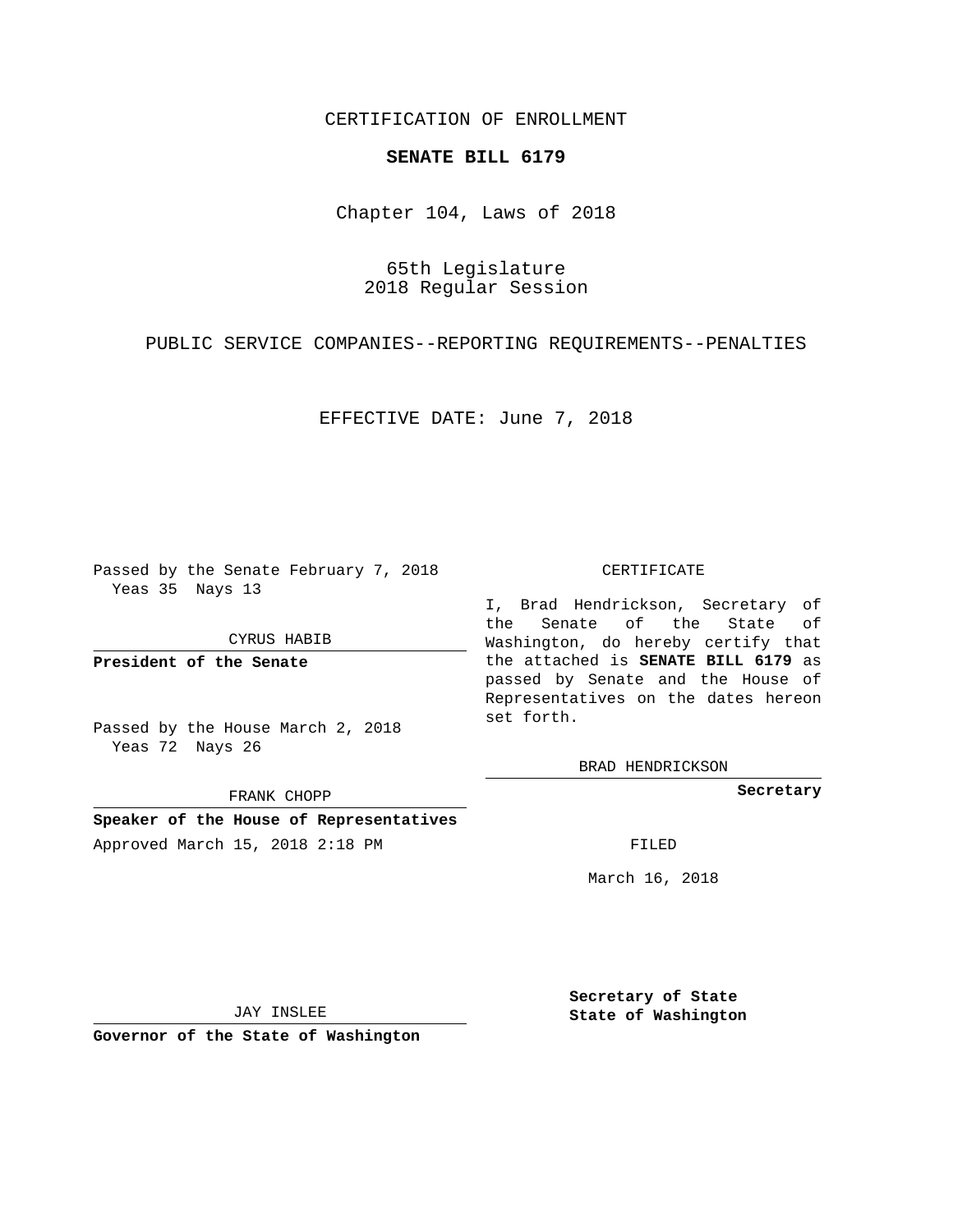## **SENATE BILL 6179**

Passed Legislature - 2018 Regular Session

**State of Washington 65th Legislature 2018 Regular Session By** Senators Carlyle, Ranker, Hunt, and Sheldon; by request of Utilities & Transportation Commission

1 AN ACT Relating to the annual reporting requirements for 2 regulated utility and transportation companies; amending RCW 3 80.04.080 and 81.04.080; and prescribing penalties.

4 BE IT ENACTED BY THE LEGISLATURE OF THE STATE OF WASHINGTON:

5 **Sec. 1.** RCW 80.04.080 and 1989 c 107 s 1 are each amended to read as follows:6

7 (1) Every public service company shall annually furnish to the 8 commission a report in such form as the commission may require, and 9 shall specifically answer all questions ((propounded)) posed to it by 10 the commission((, upon or concerning which the commission may need 11 information. Such annual reports shall show in detail the amount of 12 capital stock issued, the amounts paid therefor and the manner of 13 payment for same, the dividends paid, the surplus fund, if any, and 14 the number of stockholders, the funded and floating debts and the 15 interest paid thereon, the cost and value of the company's property, 16 franchises and equipment, the number of employees and the salaries 17 paid each class, the accidents to employees and other persons and the 18 cost thereof, the amounts expended for improvements each year, how 19 expended and the character of such improvements, the earnings or 20 receipts from each franchise or business and from all sources, the 21 proportion thereof earned from business moving wholly within the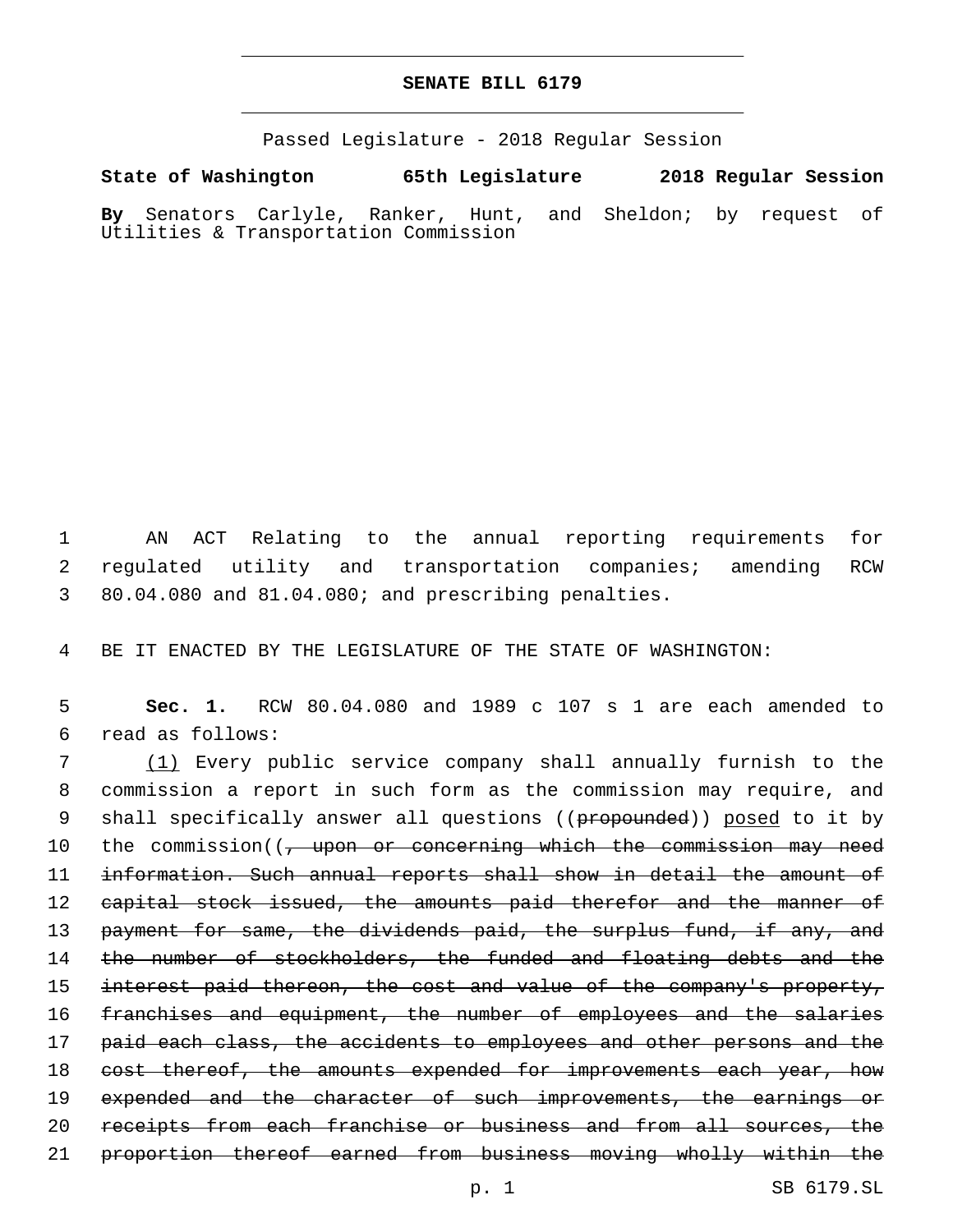state and the proportion earned from interstate business, the 2 operating and other expenses and the proportion of such expense 3 incurred in transacting business wholly within the state, and proportion incurred in transacting interstate business, such division to be shown according to such rules of division as the commission may prescribe, the balances of profit and loss, and a complete exhibit of the financial operations of the company each year, including an annual balance sheet. Such report shall also contain such information in relation to rates, charges or regulations concerning charges, or 10 agreements, arrangements or contracts affecting the same, as)). The 11 commission may ((require; and the commission may, in its discretion, 12 for the purpose of enabling it the better to carry out the provisions 13 of this title,)) prescribe ((the period of time within which all public service companies subject to the provisions of this title  $shall$  have, as near as may be,)) a uniform system of accounts, and the manner in which such accounts shall be kept. Such detailed report shall contain all the required statistics for the period of twelve months ending on the last day of any particular month prescribed by the commission for any public service company. Such reports shall be made out under oath and filed with the commission at its office in Olympia on such date as the commission specifies by rule, unless 22 additional time  $((be))$  is granted  $((in any case))$  by the commission. (2) Any public service company that fails to file an annual 24 report in the form and within the time required by the commission, including payment of any regulatory fee due, is subject to the following: 27 (a) Monetary penalties of: (i) Two hundred fifty dollars for reports filed one to thirty days past the due date; (ii) Five hundred dollars for reports filed thirty-one to sixty days past the due date; (iii) One thousand dollars for reports filed sixty-one to ninety days past the due date; or (b) Upon notice by the commission, cancellation or revocation of its operating authority and additional penalties pursuant to RCW 80.04.380 and 80.04.405. (3) The commission may waive penalties when a public service

company is able to sufficiently demonstrate that its failure to file

an annual report in the form and within the time required was due to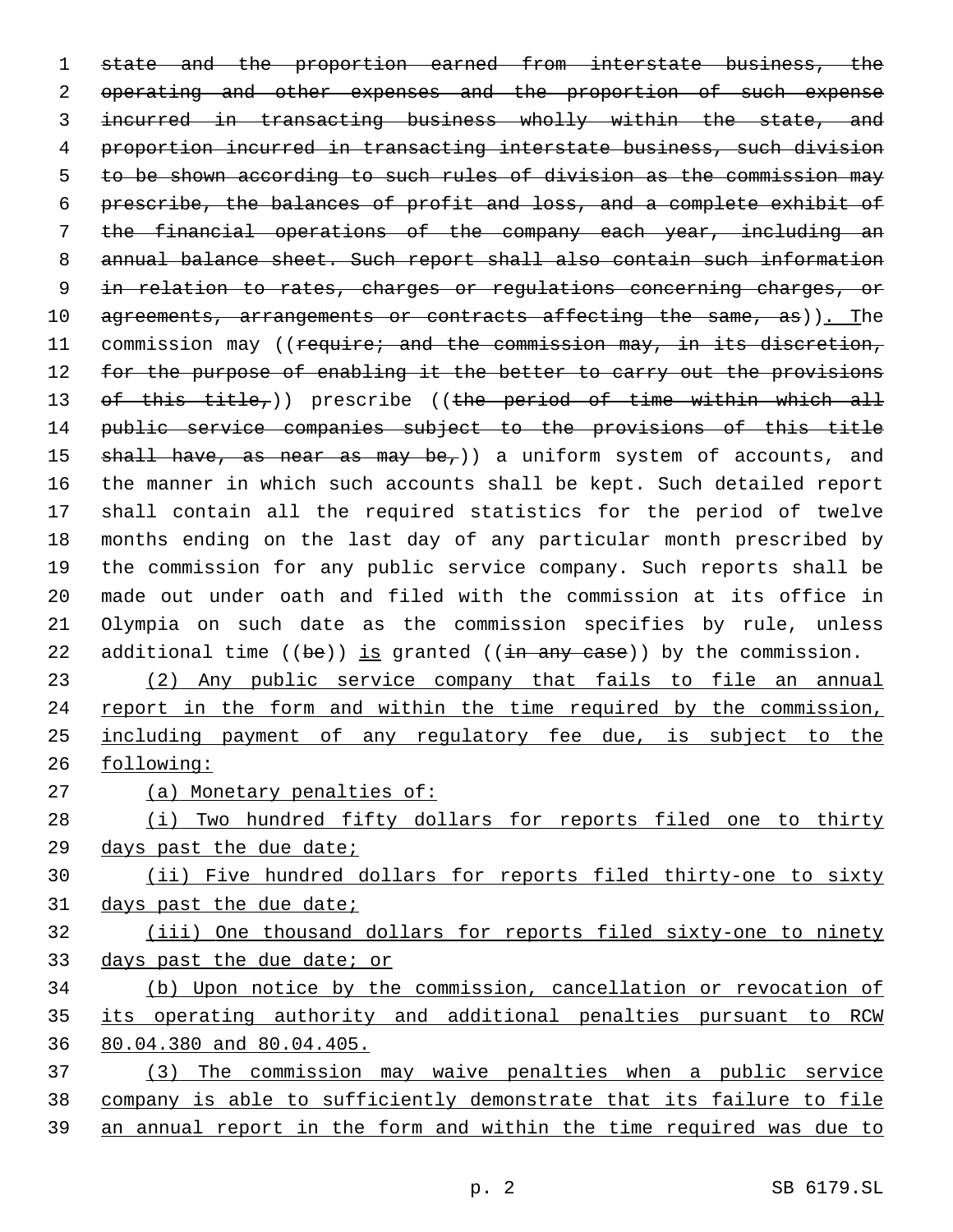circumstances beyond its control. Requests for any such waiver must

2 be received within fifteen days of the date a penalty is assessed.

 (4) The commission shall have authority to require any public service company to file monthly reports of earnings and expenses, and to file periodical or special, or both periodical and special, reports concerning any matter about which the commission is authorized or required by this or any other law, to inquire into or keep itself informed about, or which it is required to enforce, such periodical or special reports to be under oath whenever the 10 commission so requires.

 **Sec. 2.** RCW 81.04.080 and 2007 c 234 s 5 are each amended to 12 read as follows:

 (1) Every public service company shall annually furnish to the commission a report in such form as the commission may require, and 15 shall specifically answer all questions ((propounded)) posed to it by 16 the commission. The commission may prescribe ((the period of time within which all public service companies subject to this title must 18 have, as near as may be,  $)$  a uniform system of accounts, and the manner in which the accounts must be kept. The detailed report must contain all the required statistics for the period of twelve months ending on the last day of any particular month prescribed by the commission for any public service company. The reports must be made out under oath and filed with the commission at its office in Olympia on a date the commission specifies by rule, unless additional time is 25 granted by the commission.

 (2) Any public service company that fails to file an annual 27 report in the form and within the time required by the commission, including payment of any regulatory fee due, is subject to the following:

(a) Monetary penalties of:

 (i) Two hundred fifty dollars for reports filed one to thirty days past the due date;

 (ii) Five hundred dollars for reports filed thirty-one to sixty 34 days past the due date;

 (iii) One thousand dollars for reports filed sixty-one to ninety days past the due date; or

 (b) Upon notice by the commission, cancellation or revocation of its operating authority and additional penalties pursuant to RCW 81.04.380 and 81.04.405.